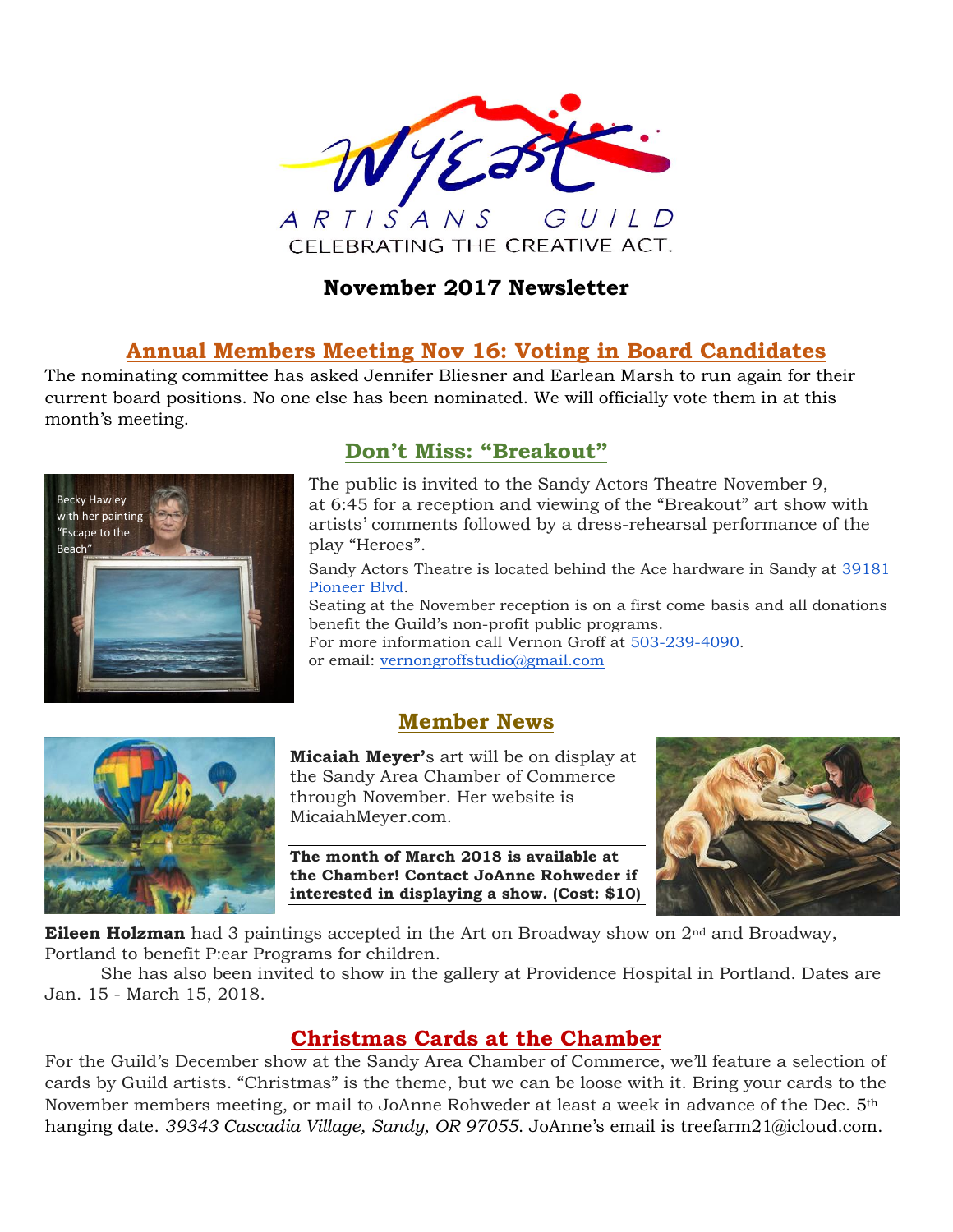#### October 26, 2017 Wy'east Artisans Guild Member Meeting Notes By Dawnna Pearson, Secretary

**In Attendance:** Jennifer Bliesner, Dawnna Pearson, Becky Hawley, JoAnne Rohweder, Earlean Marsh, Sharon Sandgren, Micaiah and Greg Meyer, Cheryl Hooley, Loisann Young, Wayne Kuechler, Helen von Struense

#### **Show & Tell/Critique**

Micaiah Meyer showed a pastel drawing of shoes.

#### **Nominating Committee**

Becky Hawley nominated Jennifer Bliesner and Earlean Marsh to run again for their board positions. We will vote them in at the November 16 annual members meeting.

#### **Some Notes on how the WAG Board Functions:**

\*The board meets quarterly (so time commitment is about 8—10 hours annually)

\*Board members can also be officers (president, vice president, secretary, treasurer), but officers (who are appointed by the board) can also be non-board members. Officers are responsible for running meetings. Only board members can vote in a board meeting.

\*The board is responsible for making sure Guild business is handled according to the bylaws, and deciding what activities fit the mission of the Guild.

# **Art Events and Resources**



Mt. Hood Art Online Featuring Pacific Northwest Artists [503-572-9628](tel:(503)%20572-9628) [1-888-369-6802](tel:(888)%20369-6802)

*It was recommended that we feature information about upcoming demos at the Oregon Society of Artists gallery in Portland, so members could consider carpooling there.*

**Oregon Society of Artists** OSA website: <https://www.oregonsocietyofartists.com/> OSA November Demos: [https://www.oregonsocietyofartists.com/classes](https://www.oregonsocietyofartists.com/classes-and-workshops/demonstrations)[and-workshops/demonstrations](https://www.oregonsocietyofartists.com/classes-and-workshops/demonstrations)

[www.MtHoodArtOnline.com](http://www.mthoodartonline.com/)

#### *Frames!*

Lea Topliff has lots of frames, both new and used, and some canvases both large and small for sale.

## **Wy'east Artisans Guild Officers, Board, and Committee Heads**

 $\_$  , and the set of the set of the set of the set of the set of the set of the set of the set of the set of the set of the set of the set of the set of the set of the set of the set of the set of the set of the set of th

Contact information available in your Guild roster. Email Rod Stroh, [rstroh2@frontier.com](mailto:rstroh2@frontier.com), if you can't find yours.

**President**: Jennifer Bliesner **Vice President:** Marcia Morrow **Secretary:** Dawnna Pearson **Treasurer**: Cheryl Hooley **Board Members**: Jennifer Bliesner, Loisann Young, Marcia Morrow, Earlean Marsh, Cheryl Hooley **Meeting Programs:** Jennifer Bliesner **Hospitality:** Helen von Struense

**Website & Social Media:** Debi Vann **Art Education & Kids Outreach:** Dawnna Pearson **Newsletter:** Dawnna Pearson **Membership (Roster):** Rod Stroh **Library Theme Show:** Jennifer Bliesner **Chamber Shows:** JoAnne Rohweder **Sandy Actor's Theatre Shows:** Vern Groff **Other Shows:** Jennifer Bliesner